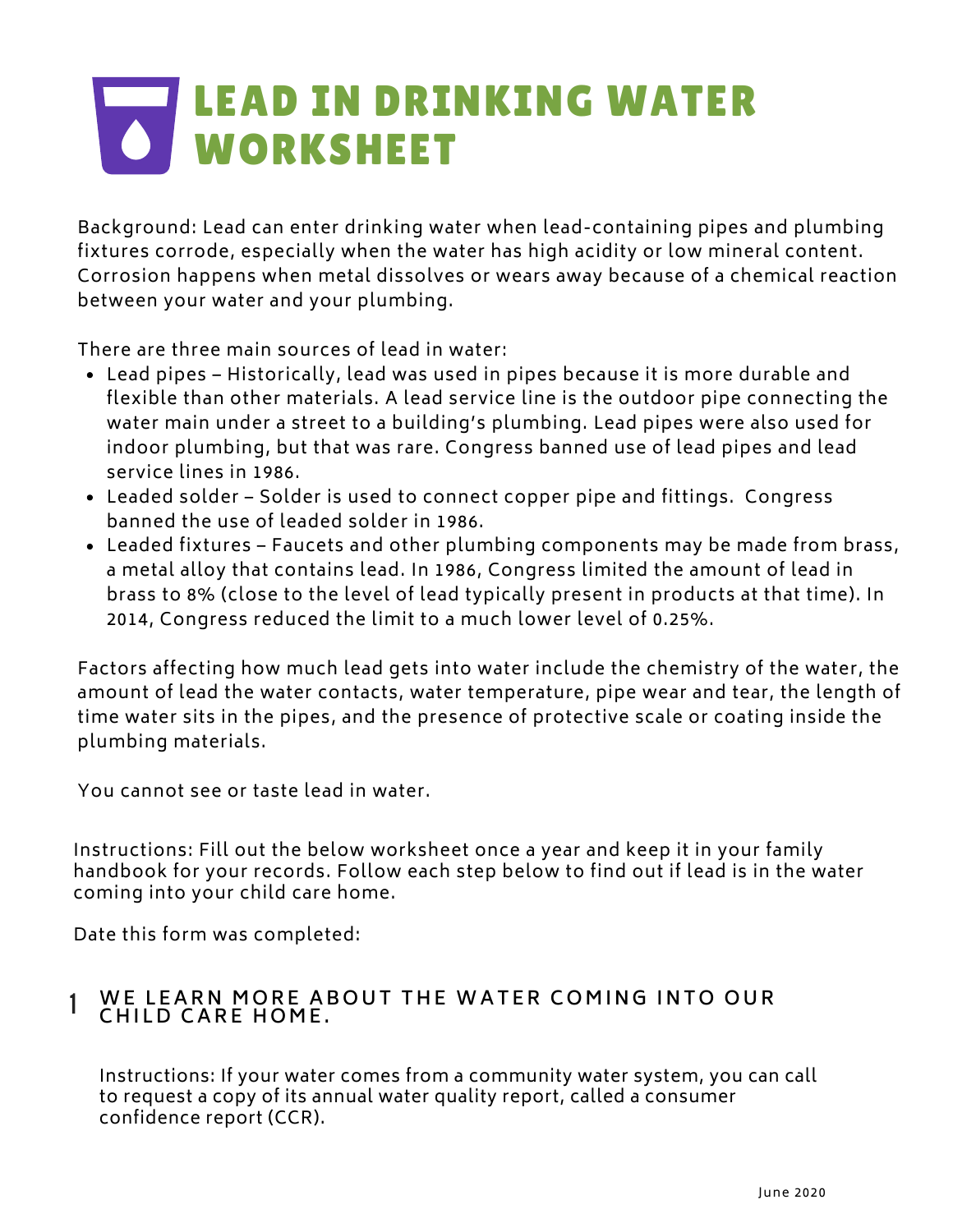Step 1 is not applicable-our water comes from a household well or other private water supply, skip to Step 2.

We contacted our community water system.

Name and contact information for community water system:

Notes or report from our community water system is on file.

No report is available.

# **2 WHETHER OUR WATER IS SUPPLIED BY A WATER UTILITY OR C O M E S F R O M A P R I V A T E W A T E R S U P P L Y , W E T R Y T O** D E T E R M I N E I F L E A D S E R V I C E L I N E S S U P P L Y O U R W A T E R .

Instructions: If your home was built after 1986, it likely will not have a lead service line. If your water comes from a community water system, call the water utility to see if they have records on lead service lines in your area. If records are unavailable, the water utility may also be able to inspect your home. If the utility can't help or if your water comes from a private water supply, you can hire a licensed plumber to investigate for lead service lines. Check one of the three boxes below:



At this time, we have not been able to determine if there is a lead service line connected to the home.

We found no lead service lines connected to this home.

We identified a lead service line connecting the building to the water main under the street.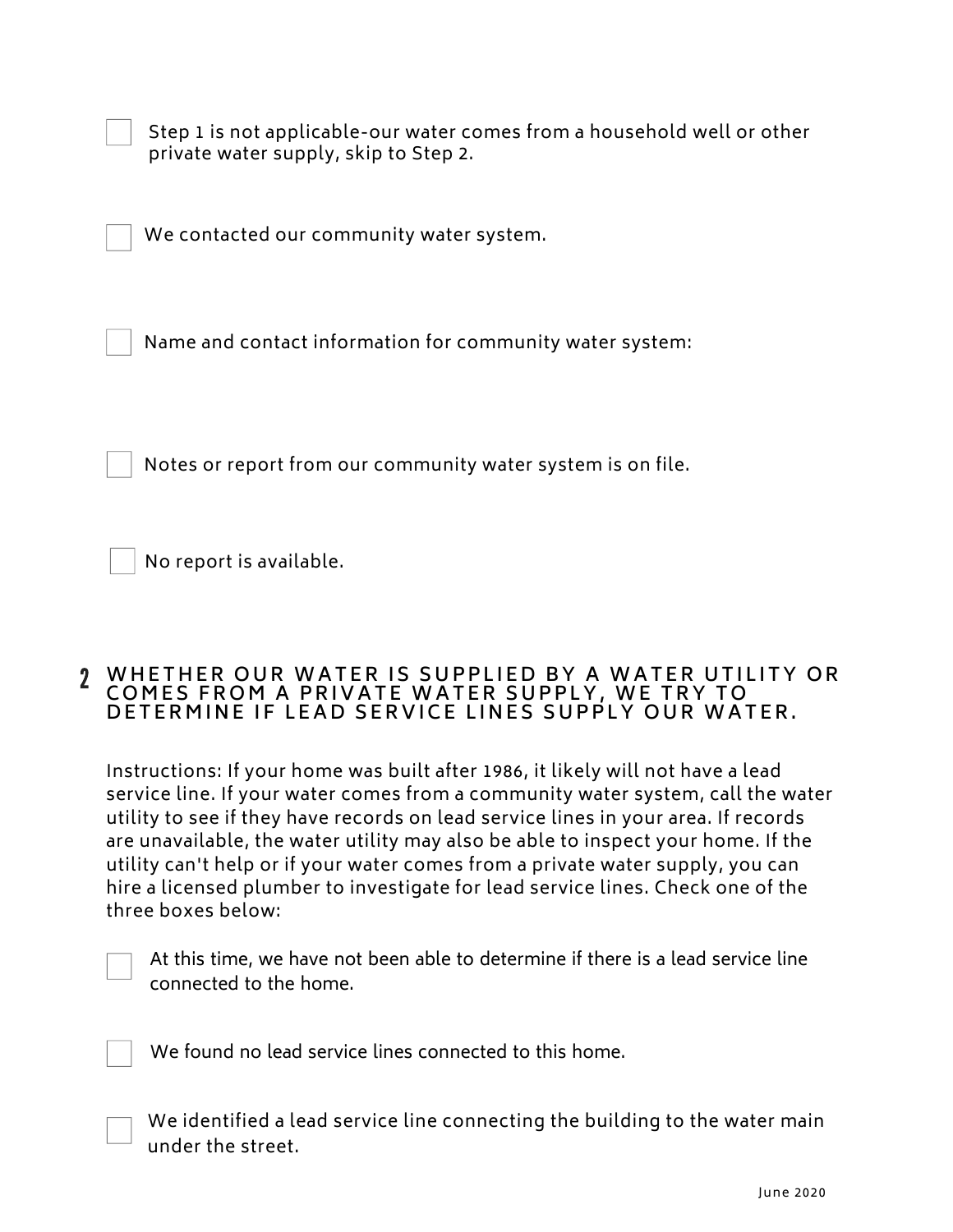#### 3 WE TRY TO DETERMINE IF OUR HOME HAS LEAD-CONTAINING PIPES, LEAD-CONTAINING PLUMBING FIXTURES OR SOLDER.

Instructions: You can use the age of your home to help with this step. A licensed plumber can also help to determine whether the pipes and fixtures may contain lead. Homes built before 1986 are more likely than newer homes to contain these features, but some newer home may have brass or other fixtures that contain lead. You can't tell by looking at these fixtures if they have lead in them, so you should test your water (see step 4).

We investigated but didn't find any potential lead sources in this home. We will test our water annually and keep a record on file (go to Step 4).

Year of construction of this home:  $\|\cdot\|$  We could not determine age.

This home has metal pipes and solder, which may contain lead.

This home has brass or chrome-plated fixtures or faucets, which may contain lead.

#### 4 WE HAVE OUR WATER TESTED FOR LEAD AND KEEP RECORDS **OF ALL TEST RESULTS.**

Instructions: You can call EPA's Safe Drinking Water Hotline at 1-800-426-4791 to find local contact information for testing your water for lead. Testing costs between \$20 and \$100 per sample. Contact your water utility staff if your water comes from a community water system; they may be able to test the water for lead themselves or refer you to an EPA-accredited lab in your state. If your water [comes from a household well or other private water supply, you can contact your](https://www.epa.gov/ground-water-and-drinking-water/3ts-reducing-lead-drinking-water-toolkit) state or local drinking water authority for a list of EPA-accredited laboratories. For more information, see EPA's 3Ts for Reducing Lead in Drinking Water Toolkit.

We had all of the taps used for drinking and cooking tested for lead.

Name and contact information for laboratory that tested our water:

Our laboratory analysis report is on file.

Our test results indicated a possible problem with lead in our water.



We disclosed lead in water testing and results to parents and staff.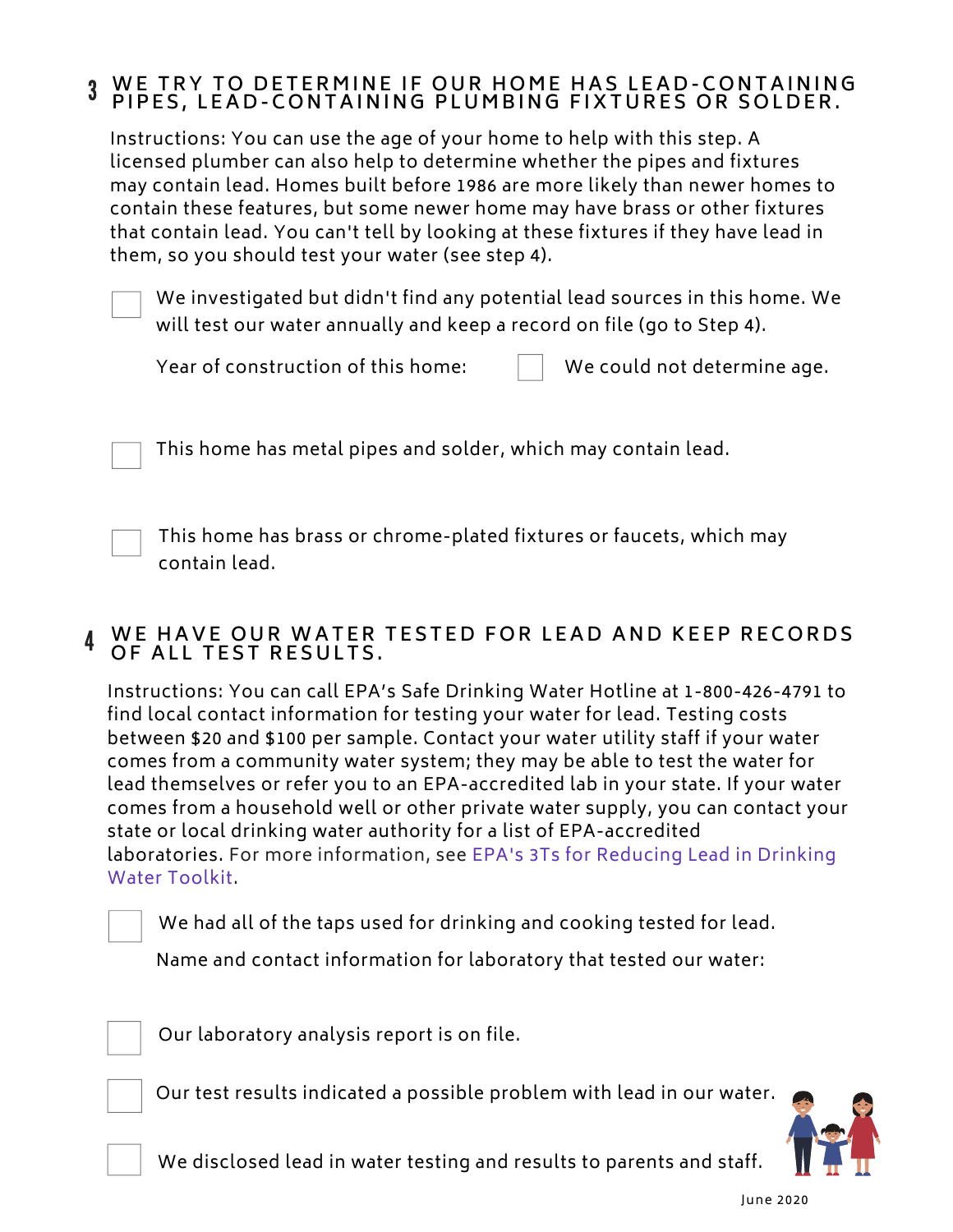### **5 TESTING THIS YEAR INDICATES A POTENTIAL PROBLEM. WHILE** WE CONSIDER LONGER-TERM PERMANENT MEASURES TO REMOVE THE SOURCE OF THE PROBLEMS (SEE STEP 6), WE ARE<br>TAKING TUE FOLLOWING SUORT TERM MEASURES CUECKER TAKING THE FOLLOWING SHORT-TERM MEASURES CHECKED<br>PELOW TO BEDUCE BEOBLES' EXPOSURE B E LOW TO REDUCE PEOPLES' EXPOSURE.

[Instructions: If testing finds lead concentrations above 5 parts per billion \(ppb\) in](https://www.epa.gov/sites/production/files/2018-09/documents/module_6_remediation_options_508.pdf) drinking water outlets, use at least one of the measures below to reduce lead levels. See Module 6 of EPA's 3Ts (Training, Testing, Taking Action) for more details on these measures.



Use only cold water for drinking and cooking, especially when preparing baby formula. (This is a no-cost best practice.)

Instructions: It's required to use cold water for drinking and cooking in our child care home. However, if lead levels are above 5 parts per billion in our water this practice alone is insufficient to protect children's health.

Flush taps before drinking. (This a low-cost best practice.)

Instructions: The longer water has been sitting in pipes, the more lead it may contain (from leaching). Drinking faucets must be "flushed" if they have not been used in several hours. Flushing times can vary based on the plumbing configuration in your home or child care facility. If your water comes from a community water system, contact the water utility for advice on how long flush your pipes. If your home has a lead service line, you will need to flush the water for a longer period of time to ensure safety.



Use a water cooler dispenser. (At \$6-\$10 per water jug, this is a moderatecost best practice.)

Provide NSF/ANSI 53 certified water filters at the taps, used according to manufacturer's specifications. (At \$65-\$500 per filter, this is a moderatecost best practice.)

Instructions: Filters are effective at removing lead. They need routine [maintenance \(including periodic replacement, as specified by the manufacturer\)](https://www.epa.gov/water-research/consumer-tool-identifying-pou-drinking-water-filters-certified-reduce-lead) to remain effective. Filters come in various forms including types that are attached directly to a faucet, or installed under the sink.

See EPA's Tool for Identifying POU Drinking Water Filters Certified to Reduce Lead for more information.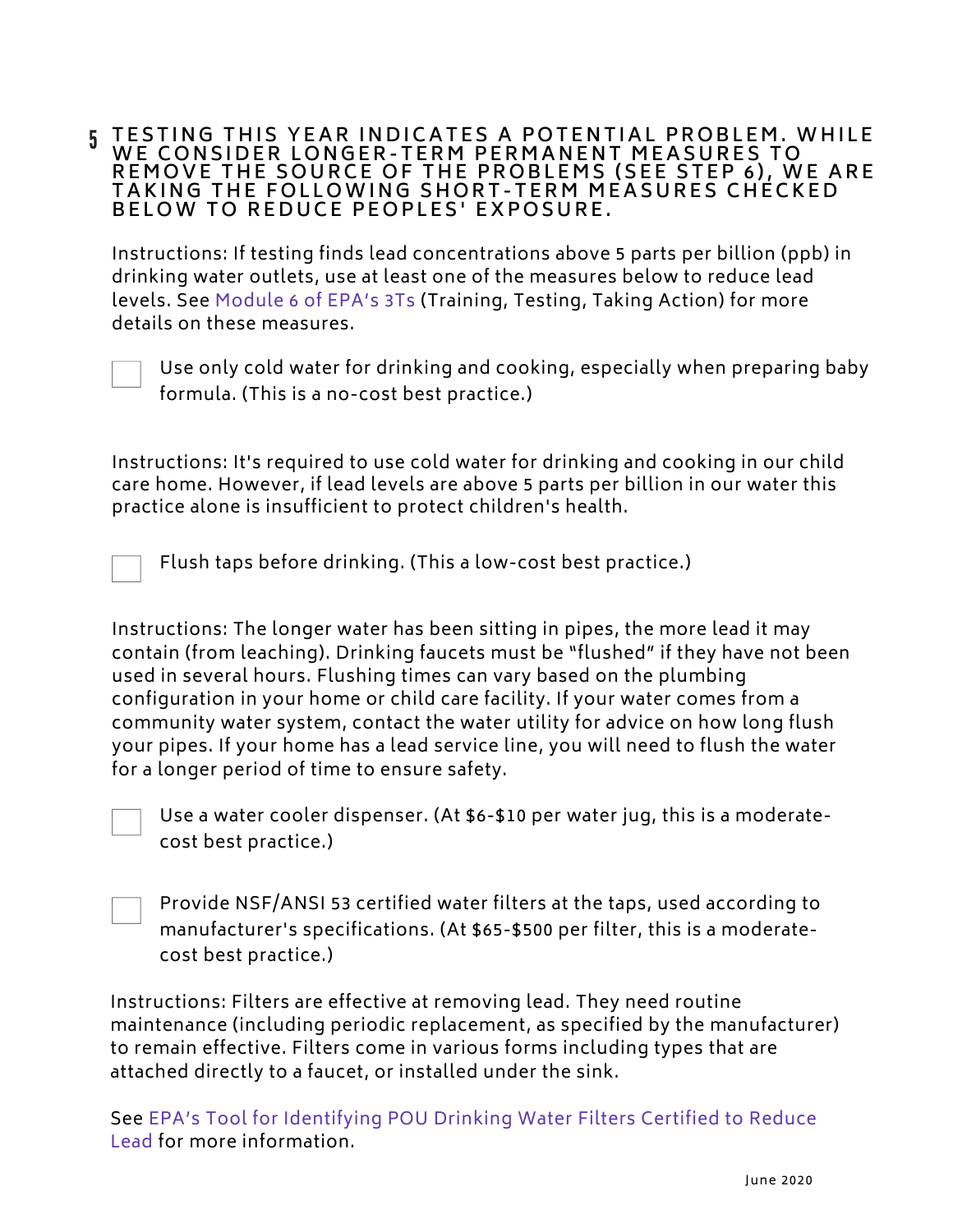

[These certification marks indicate that a filter meets the NSF/ANSI Standard 53 for](https://www.epa.gov/water-research/consumer-tool-identifying-pou-drinking-water-filters-certified-reduce-lead) lead removal. For additional protection, we look for a filter that is also certified against Standard 42 for particulate reduction.

You should also check the filter packaging for the text below, which indicates whether the filter has been certified to reduce lead:

**"Tested and certified by (name of certification body) against NSF/ANSI Standards 42 and 53 for the claims specified on the performance data sheet."**

Use single-serve bottled water. (As this is the most expensive, wasteful, and environmentally taxing best practice, it should be used only as a last resort.)

# 6 **T E S T I N G T H I S Y E A R I N D I C A T E S A P R O B L E M , S O W E A R E T A K I N G T H E L O N G E R - T E R M M E A S U R E S C H E C K E D B E L O W T O** REMOVE THE SOURCES OF LEAD PERMANENTLY.

Instructions: Replacing fixtures, pipes, and service lines is the most effective way to eliminate lead in water but can be expensive. If your water is supplied by a [community water system, contact your local water utility for more information on](https://www.nsf.org/newsroom_pdf/Lead_free_certification_marks.pdf) replacing lead service lines. Some water utilities offer customer assistance programs to help offset the cost of replacement.

If your water comes from a private water supply, you'll need to hire a licensed contractor to replace the lead service line or other pipes and fixtures that may contain lead. See EPA's 3Ts for Reducing Lead in Drinking Water, Module 6.

For more information on replacing lead-containing plumbing or fixtures EPA's How to Identify Lead-Free Certification Marks for Drinking Water System & Plumbing Products can be a useful resource selecting lead-free plumbing.

Instructions: If you have potential lead in water sources in your home and are unable to follow step 6, annually test your water and continue with your shortterm measures to reduce lead levels.

No long-term measures are feasible at this time, but we continue to follow the measures checked above and annually test our water.

Name and contact information for utility or licensed contractor who is helping with permanent source removal measures: